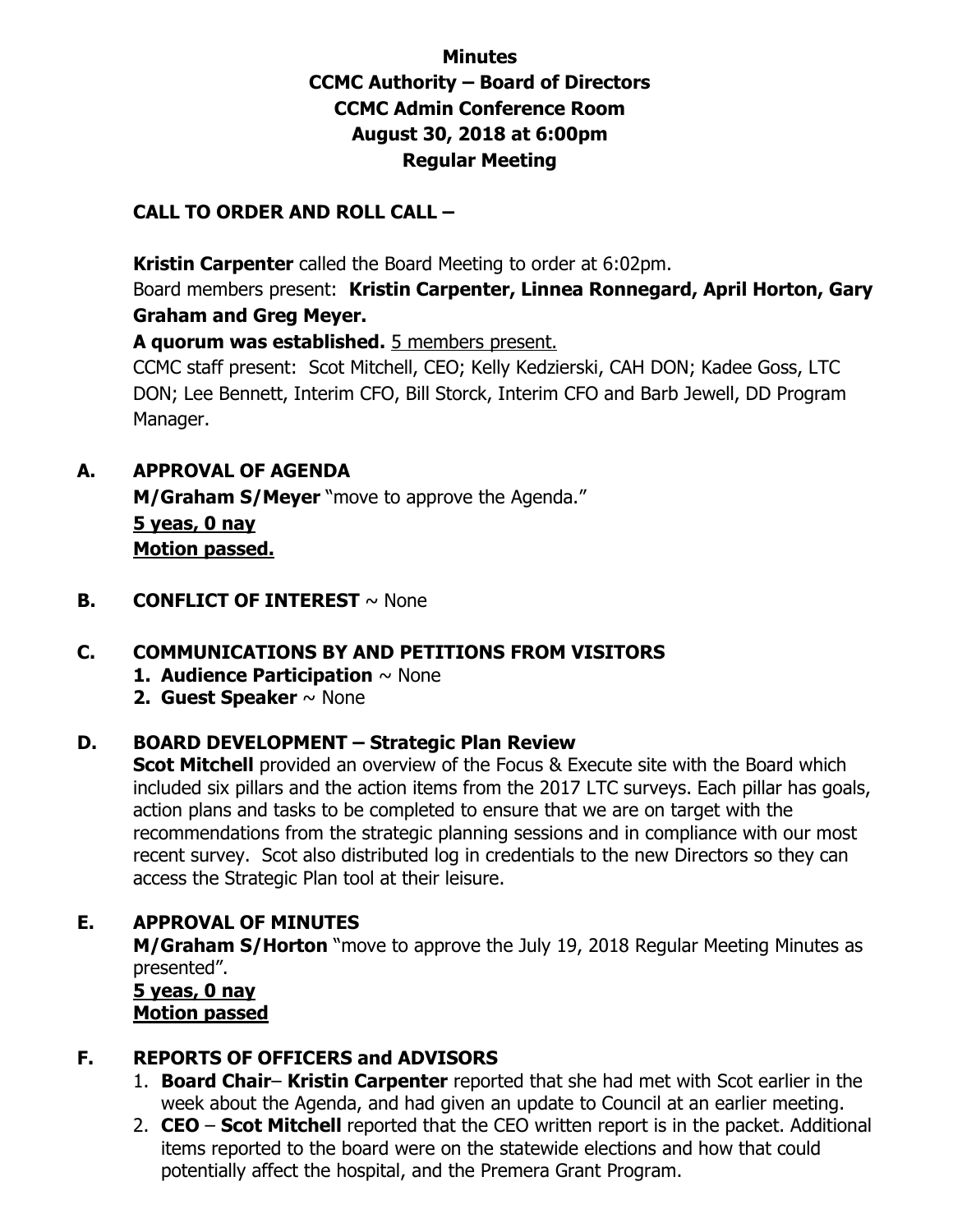- 3. **Medical Director Hannah Sanders, MD** written report was included in the packet.
- 4. **Finance Lee Bennett** reported that the finance report is in the packet, Lee went through the Financials and provided the board with the highlights. Lee also introduced Bill Storck, Interim CFO to the board.
- 5. **CAH Nursing Kelly Kedzierski** reported that we currently have two swing bed patients, two traveling nurse's, and that she, Kim and Kadee all attended an ASHNHA sponsored training on TeamSTEPPS in Juneau
- 6. **LTC Nursing Kadee Goss** reported that her report is in the packet, some additional points she had were that we currently have 10 residents, they are doing weekly environmental rounds, we are getting quarterly evaluations on speech therapy, occupational therapy, and hopefully we'll be getting a podiatrist.
- 7. **Quality Improvement/Infection Control Kelly Kedzierski** reported that for the Quality Initiative we have Evident, Relias, and Kadee is on Point Click Care. Weekly Environmental rounds are also for the safety aspect for the patients that we care for. For Infection Control, Kelly reported that there have been no hospital acquired infections.

**G. CORRESPONDENCE ~** The board received a letter from Clifford P. Collins regarding some concerns he had with his treatment plan. Scot Mitchell advised that he had investigated Mr. Collins' concerns and found no evidence that he was ever denied treatment. To the contrary, Mr. Collins was referred to a specialist when his condition changed, warranting an updated treatment plan as recommended by the specialist, the CCMC Medical Staff implemented the recommended treatment plan and are in routine consultation with the specialist regarding Mr. Collins. Chairperson Carpenter will draft a letter to Mr. Collins.

# **H. ACTION ITEMS**

# 1. **Granting of Privileges for Adam Woelk, MD**

**M/Horton S/Graham** "I move that the CCMC Authority Board of Directors approve the Medical Staff privileges for Adam Woelk, MD as requested."

**5 yeas, 0 nay Motion passed.** 

### 2. **Granting of Privileges for Calvin Davis, DO**

**M/Graham S/Ronnegard** "I move that the CCMC Authority Board of Directors approve the Medical Staff privileges for Calvin Davis, DO as amended." **5 yeas, 0 nay** 

### **Motion passed.**

3. **Granting of Privileges for Richard Harper, MD M/Graham S/Ronnegard** "I move that the CCMC Authority Board of Directors approve the Medical Staff privileges for Richard Harper, MD." **5 yeas, 0 nay Motion passed.** 

### 4. **vRad Credentialing and Privileging Agreement**

**M/Horton S/Meyer** "I move that the CCMC Authority Board of Directors approve the Credentialing and Privileging Agreement with vRad as requested."

#### **5 yeas, 0 nay**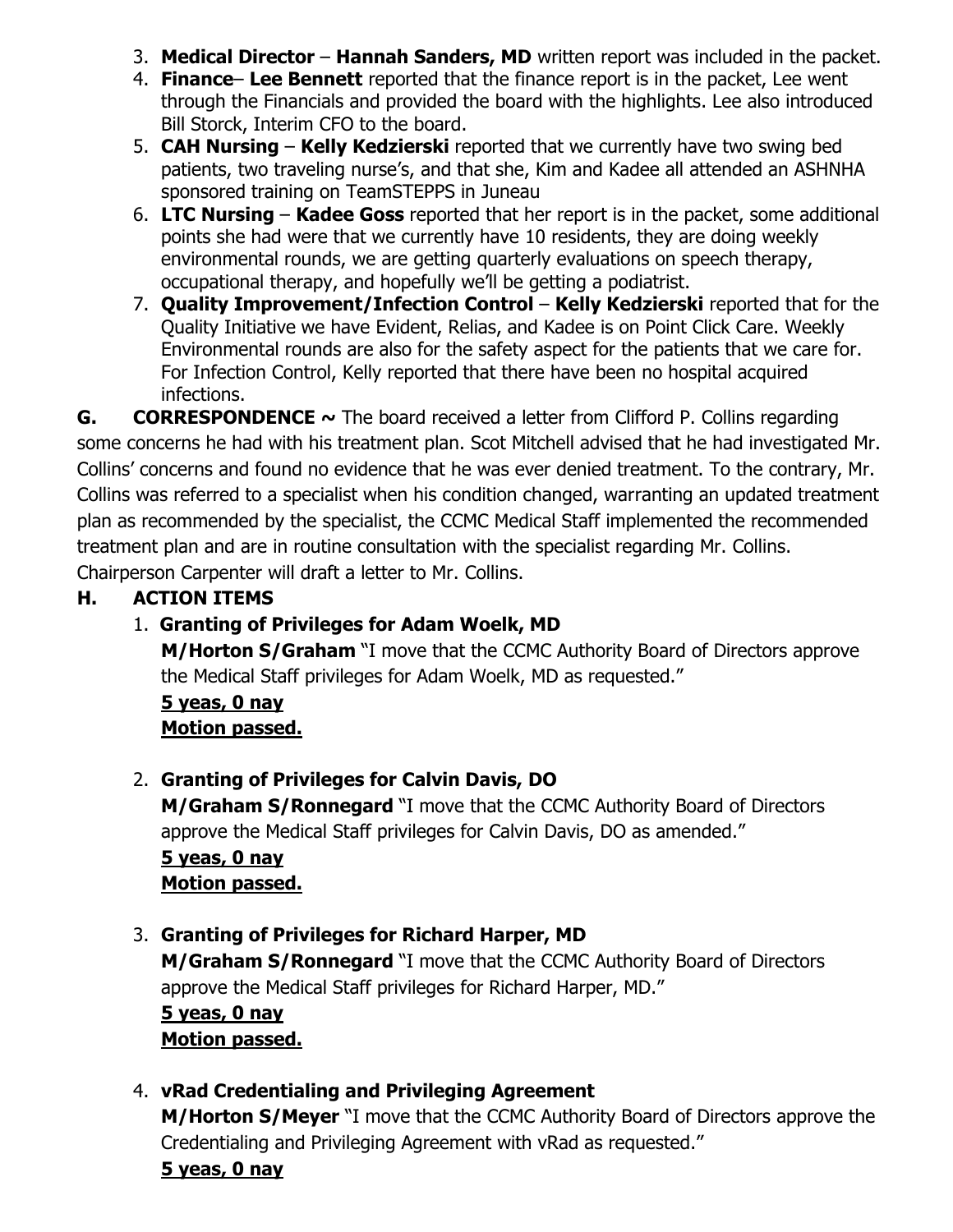### **Motion passed.**

## 5. **CCMC Authorized Check Signers**

**M/Ronnegard S/Horton** "I move to approve the Resolution of the CCMC Authority Board of Directors designating the representatives authorized for signing checks, noncheck payroll tax payment, and cash transfers for Cordova Community Medical Center."

#### **5 yeas, 0 nay Motion passed.**

## 6. **CCMC Updated Check Signer Process**

**M/Horton S/Graham** "I move to approve that the CCMC Authority Board of Directors current check signer process be amended to reflect that of the two required signatures on all checks, a board member may, but will not be required to sign. Additionally the CFO will present a check register for the board to review at each monthly regularly scheduled Board of Directors Meeting."

**5 yeas, 0 nay Motion passed.** 

### **I. DISCUSSION ITEMS**

### 1. **CCMC Authority Board of Directors Bylaws**

**Scot** reported that he will present a draft for the September meeting for the board to review and amend.

### **2. Board of Directors election of Officers**

**Kristin** reported that the Board Secretary position will be on the next Agenda as an action item.

### **J. AUDIENCE PARTICIPATION**  $\sim$  None

### **K. BOARD MEMBERS COMMENTS**

**Graham ~** My wife and I will be out of town in October and November, I will try to be available for the meetings by phone.

**Horton ~** Thank everybody for their hard work, and welcome Bill.

**Ronnegard ~** Thank you everyone, welcome Bill.

**Carpenter ~** Welcome Bill, and Thank you to Scot for all that you do and how hard you work.

**Meyer ~** Thank you all for letting me join.

### **L. EXECUTIVE SESSION** ~ None

### **M. ADJOURNMENT**

**M/Graham S/Horton** "I move to adjourn the meeting." **Carpenter** declared the meeting adjourned at 8:47pm.